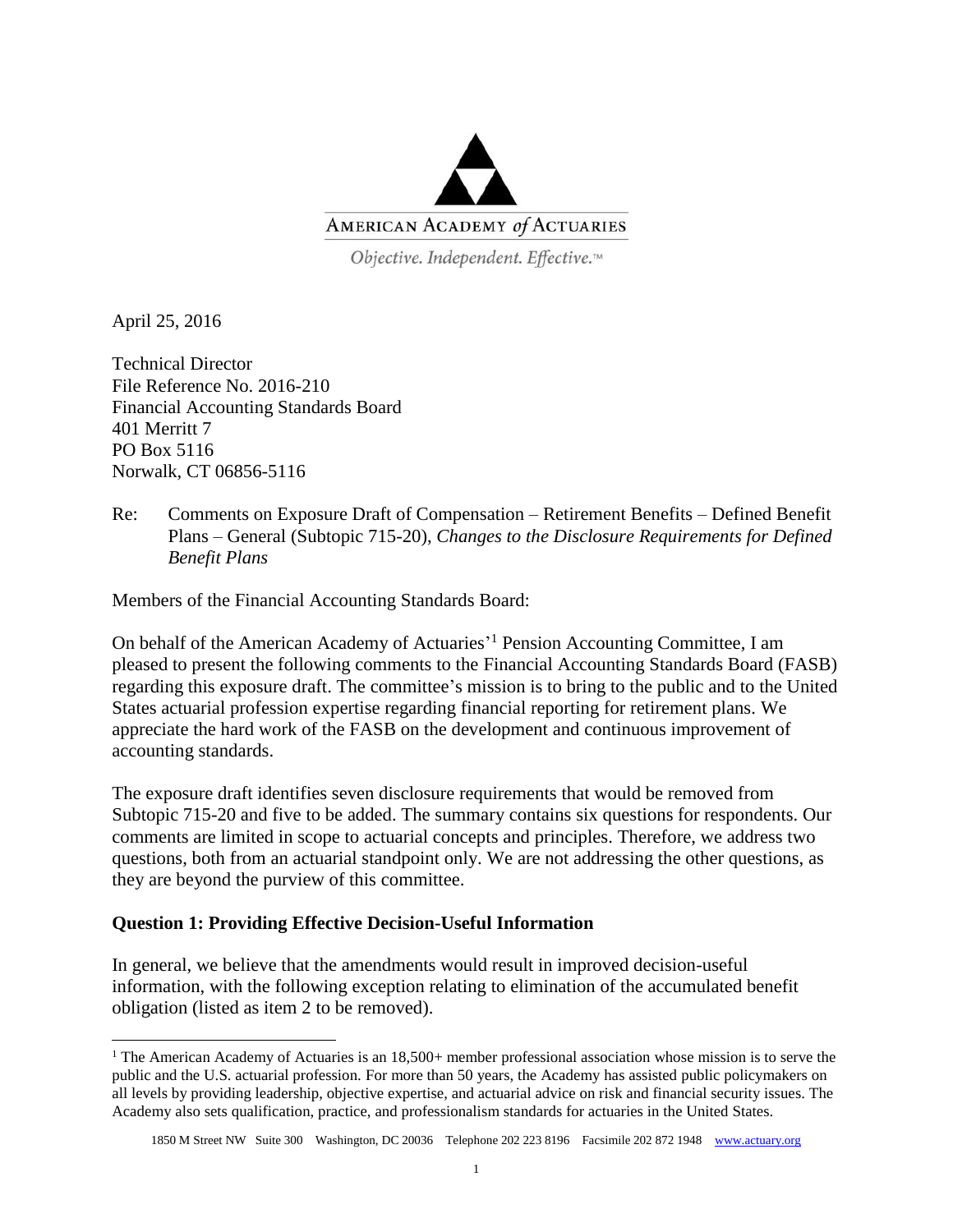For certain plans, the projected benefit obligation (PBO) can be significantly higher than the accumulated benefit obligation (ABO), which represents the value of the benefits attributed by the pension benefit formula to employee service as of a measurement date, based on employee service and compensation (if applicable) prior to such measurement date. For example, this mismatch could occur for a pension plan that offers benefits based on compensation, in which a significant portion of the plan's total obligation is attributable to future compensation levels for active employees accruing benefits. For such plans, the PBO may overstate the current value of the benefits earned by plan participants. Future pay increases for an individual employee are inherently uncertain, and such increases may not actually occur (e.g., due to a freeze in compensation or benefit accruals by the employer, or due to the employee's separation from service). The difference between the PBO and ABO provides a quantitative measure of this uncertainty, and the continued disclosure of the ABO as a measure of benefits currently accrued may, therefore, provide decision-useful information for some financial statement users.

We acknowledge that this type of plan is not as common as it was in the past, so the elimination of the ABO may not greatly affect most pension plan sponsors. However, we expect that the cost of continuing to disclose this item would be minimal, as this information is typically a standard output item from most actuarial valuation systems.

Continuing to include both the ABO and PBO in the disclosures in the notes to financial statements could give readers a better understanding of both the maturity of the pension plan obligation and the potential volatility of future results attributable to future salary increases. If the ABO and PBO are close or the same, the plan could be mature (though it could still be a growing plan but with a unit benefit formula not based on compensation). If the PBO is much greater than ABO, it is likely a growing plan, with greater sensitivity to future economic and demographic changes. Also, the ABO is useful to companies as they evaluate potential situations that could trigger a curtailment, either for their own plans or in an acquisition environment.

## **Question 3: Incremental Cost**

There may be some additional cost for the actuary to include the additional information in the actuary's report to the plan sponsor. For many plan sponsors, we do not anticipate that this additional cost will be significant. However, for employers who sponsor many pension and postretirement plans, even the small incremental costs for each plan could accumulate into a significant cost (though possibly still not significant relative to the overall cost of actuarial services).

We are only commenting on additional costs specifically related to actuarial work. We are not commenting on additional costs to the plan sponsor to include this information in the financial statements, for the auditor to review this additional information, or any other source of additional cost.